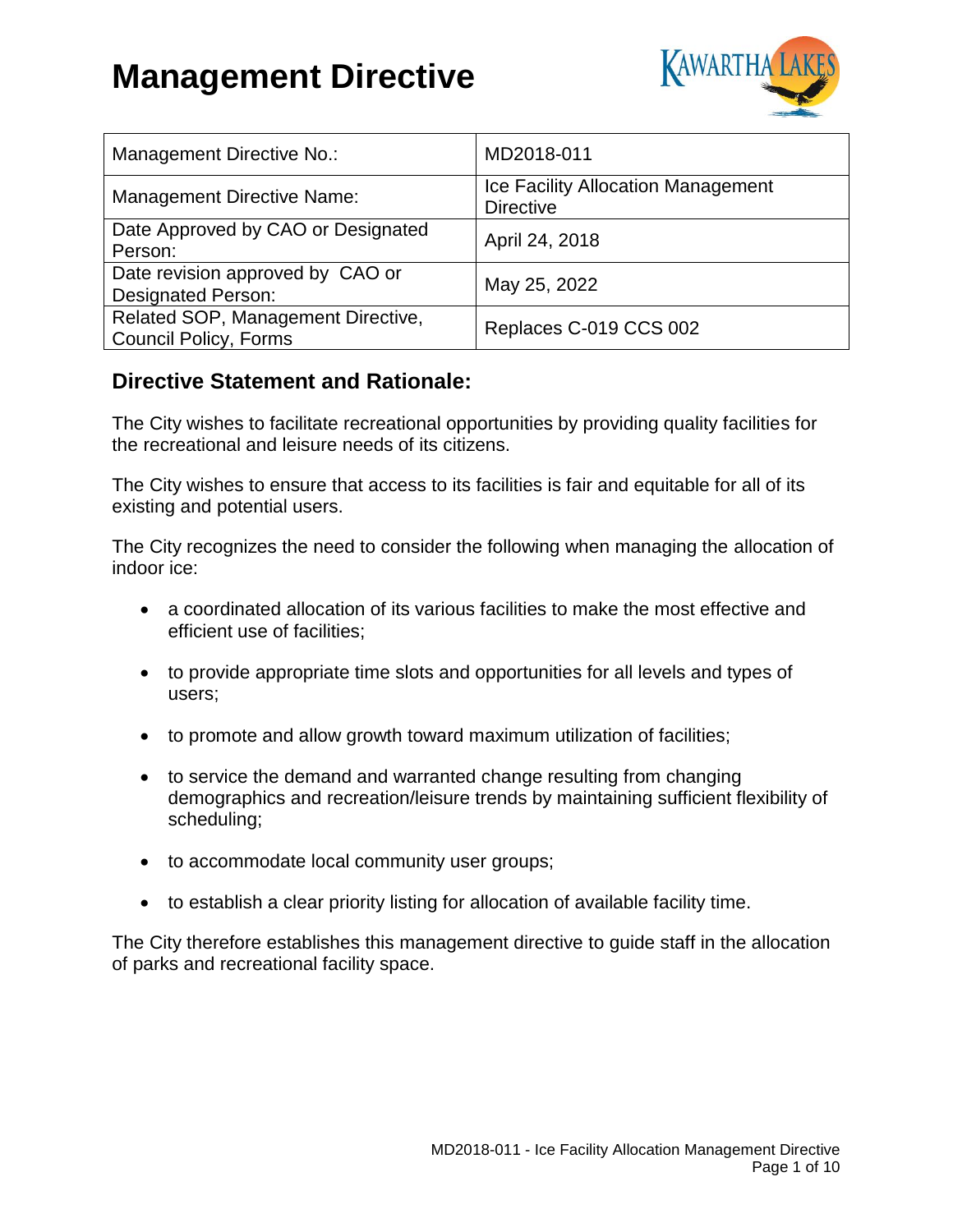

## **Scope:**

This management directive shall apply to all indoor, artificial ice facilities owned and operated directly by the City.

## **Definitions:**

**Designated Minor Groups:** are organizations located within the City of Kawartha Lakes, providing recreational, athletic and social programming to participants that are generally 18 years of age or under, be the main provider of the particular activity for youth in the community, meeting the residency requirements and seasonal minimum commitment. The organization must be a member in good standing of an affiliated or governing body. (e.g. Ontario Minor Hockey Association, Ontario Women's Hockey Association, Skate Canada) The organization must have a constitution, be incorporated, have an elected body of officers and hold an annual meeting of members, and may be required to provide the City an annual financial statement prepared by a Chartered Professional Accountant (CPA).

**Seasonal User Groups:** are organizations located within the City of Kawartha Lakes, meeting the residency requirements and seasonal minimum commitment, and whose primary purpose is to offer, and involve, individuals in recreational, athletic and social programming.

**Occasional User Groups:** any individual, team, organization or group that requests non-repeating ice rentals and/or does not meet the seasonal minimum commitment.

**Summer Ice Season:** is defined as April 1 through to August 31 inclusive.

**Regular Ice Season:** is defined as September 1 through to March 31 inclusive.

**Ice Maintenance – Period:** the City will endeavor to conduct eight (8) hours of uninterrupted ice maintenance and repair to maintain an ice surface, each week per pad

**Instructional Program:** programs taught by qualified instructors designed to improve specified skills. Registration and fees are generally required.

**Commercial User:** an organization or individual that use ice time with the intent of generating positive net income (profit). At the City's discretion, not-for-profit groups may be allowed to generate net income from use of allocated ice time so long as the subject's use aligns with the 'fundamental activities' of the group. (i.e. an advertised and/or instructional program/service)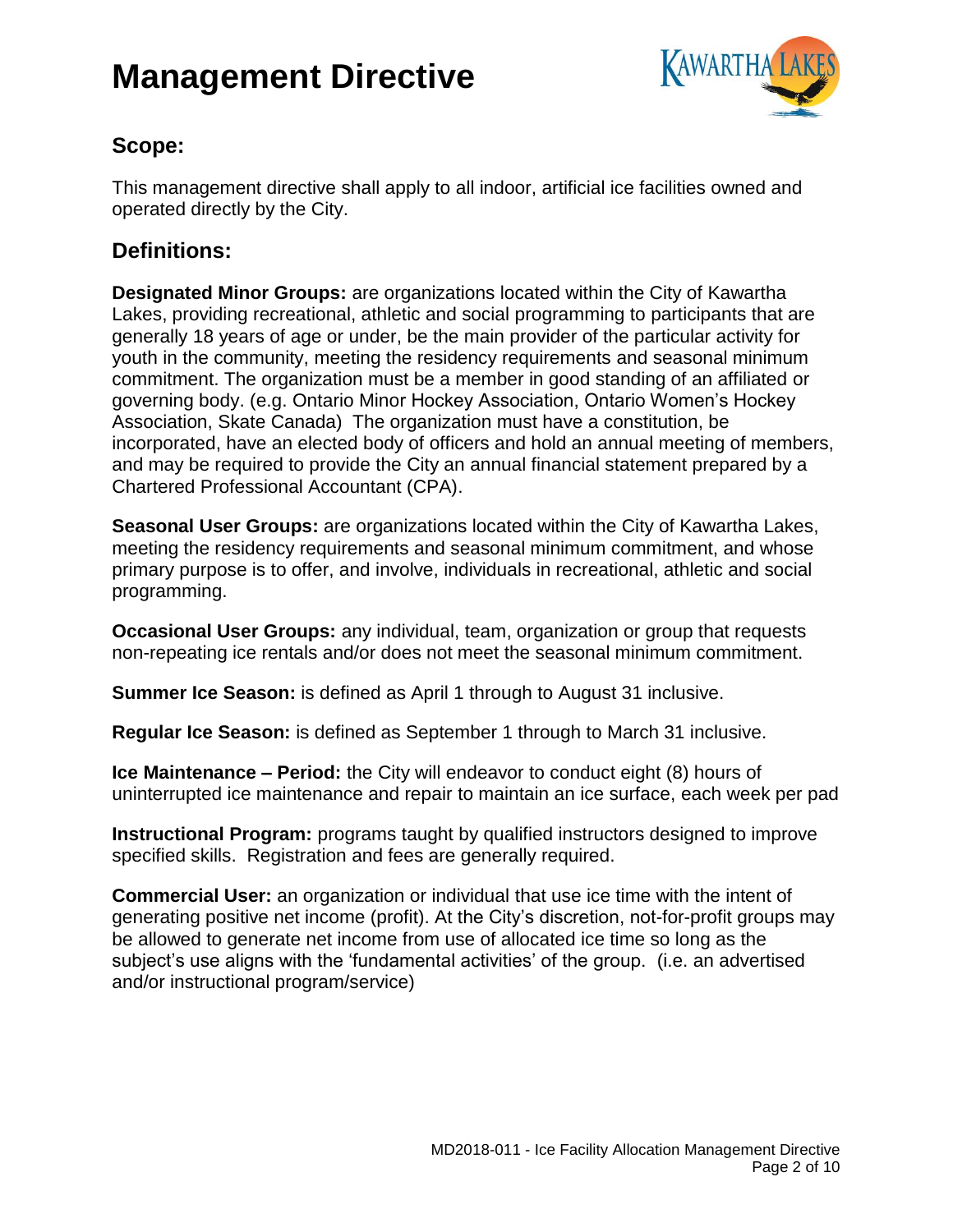

### **Management Directive:**

### **1.0 Ice Allocation Responsibility**

City of Kawartha Lakes Parks and Recreation Division staff have the responsibility to manage the allocation and distribution of ice on a yearly basis to reflect population, registration, utilization and participation patterns in addition to applying municipal, provincial and federal directives where required. The City's Facility Booking Office (FBO) is responsible for implementation of the directive as outlined.

### **2.0 Ice Facility Operations and Capacities**

The City of Kawartha Lakes will responsibly manage its ice resources to ensure optimum usage and programming, to reflect municipal directives and to minimize risk and operational issues.

On an annual basis, city staff will endeavor to organize area wide meetings with ice facility user groups to review information including, but not limited to: the ice season, hours of operation, facility closures, holiday operating hours, proposed allocation schedule, conflicts in scheduling, and process changes. The results of these meetings will enable City staff to update related portions of this document, as well as the annual Ice Allocation Schedule, and provide an opportunity for user groups to network and discuss concerns.

### **3.0 Ice Allocation and Distribution**

On an annual basis Parks and Recreation staff will develop an Ice Allocation Schedule that best reflects the expressed needs of the users and application of approved directives and guidelines. The City of Kawartha Lakes reserves the right to reassign ice annually as required.

3.1 Scheduling Priorities

Ice will be allocated according to the following priority levels:

- i) City of Kawartha Lakes Program includes public skate and programs programs
- ii) Designated Minor Groups
- iii) Jr. A, Jr. C, High School and College Varsity
- iv) Seasonal User Groups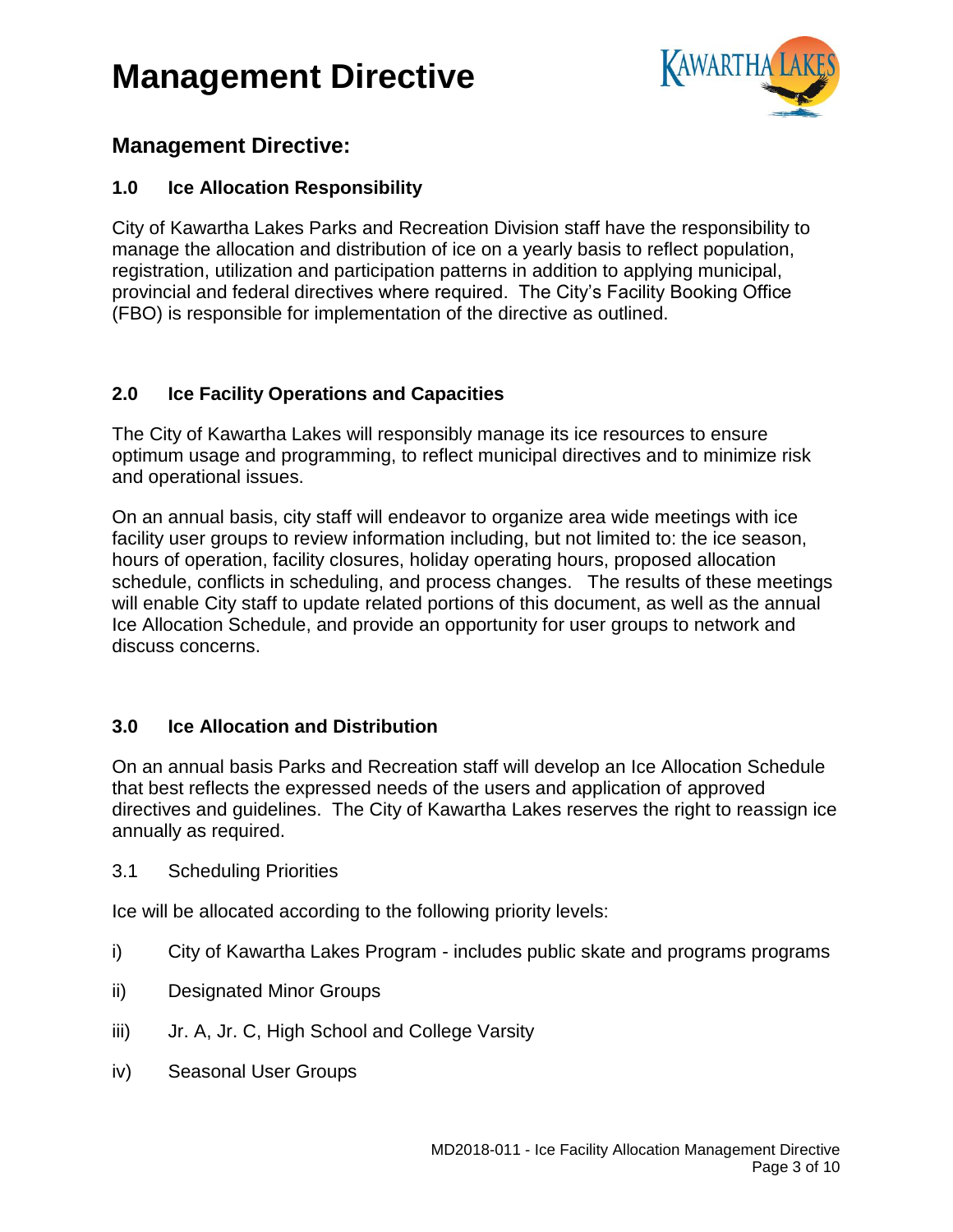

- v) School Board and College Activities
- vi) Occasional and Commercial Users
- vii) Non-Resident Groups
- 3.2 Residency

The City of Kawartha Lakes recognizes the tax-based contribution provided by its residents toward the development and operation of recreation ice facilities and recognizes that residents will always receive priority over non-residents in the allocation of ice time. For the purpose of supporting the ongoing development of ice user groups, the City of Kawartha Lakes will accept the residency requirements defined by the Sport Governing Body which govern the actions of local ice user groups. Where there is no affiliation with a Sport Governing Body, the residency requirement is a minimum of 75 percent.

The City reserves the right to impose residency requirements or limitations on permit applicants at any point in time in the future when it is deemed necessary to do so (i.e. restricted ice capacity).

The City will accommodate the regular use of City ice by non-residents after resident demand is satisfied and under special circumstances. Non-residents will not achieve historical status in regards to permit allocation on a year to year basis. Non-resident use will be reviewed on a case by case basis.

3.3 Seasonal Minimum Commitment

All designated minor and seasonal user groups are required to commit to a minimum:

Fall/Winter – 24 consecutive week permit schedule to be completed between the Tuesday after Labour Day in September, or the regular season start date, and the end of the winter session. Exceptions to the 24 week commitment may be made when the City is unable to supply replacement ice for disruptions to regular ice time.

Spring - 8 consecutive week permit schedule to be completed between the April 1 and June 30. Exceptions to the 8 week commitment may be made when the City is unable to supply replacement ice for disruptions to regular ice time.

Summer - 7 consecutive week permit schedule to be completed between the July 1 and August 31. Exceptions to the 7 week commitment may be made when the City is unable to supply replacement ice for disruptions to regular ice time.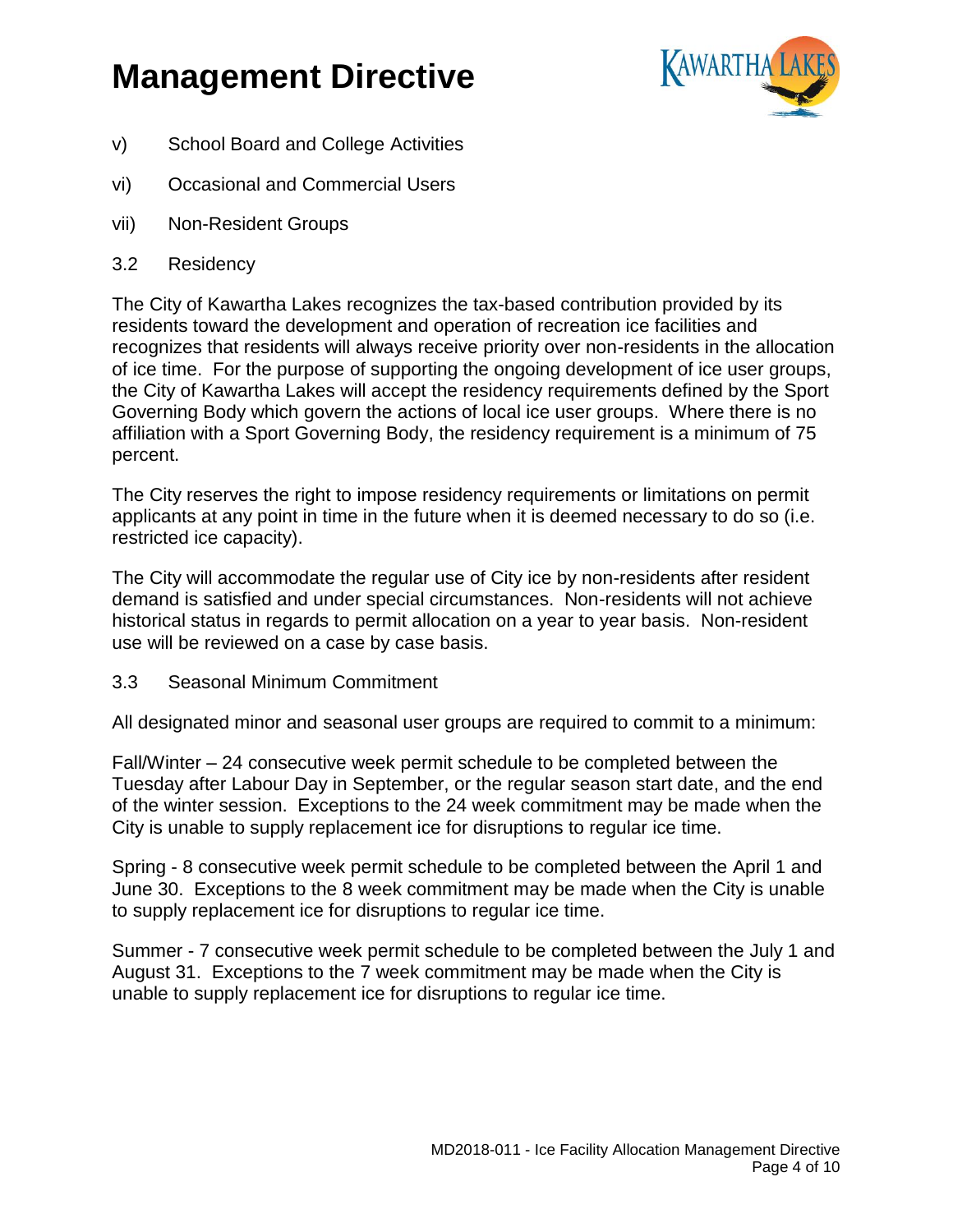

#### 3.4 Prime and Non-Prime Ice

A designated user, regardless of gender orientation and level of competitiveness and total demand shall not receive relatively more or less prime time ice access than a similar user group.

Regular Season - Standard Prime Time

Monday – Friday  $5:00 \text{ pm} - 11:00 \text{ pm}$ 

Saturday – Sunday 8:00 am – 11:00 pm

All Statutory Holidays

Regular Season – Non-Prime Time

Monday - Friday Open – 5:00 pm and 11:00 pm – Close

Summer Season – Standard Prime Time

All operating hours

Non-Prime Time and Summer Season ice will be available within the municipality, however it will not necessarily be provided in all facilities. Non-Prime Time and Summer Season ice use will be consolidated to optimize cost efficiencies, where possible, while ensuring accommodation of user groups within reasonable distances from their normal home ice. Such arrangements will be done in consultation with affected user groups and every effort will be made to accommodate preferred locations, particularly for playoff situations.

### **4.0 Processing and Management of Tournaments and Special Events**

The City of Kawartha Lakes recognizes the significant positive impact that tournaments, special events and championships can provide to the community. In order to accommodate these events and minimize disruption to regular programs and league play, they will be considered and permitted in advance of seasonal applications. The City is committed to achieving a balance between recreational and special event use during the regular ice season.

4.1 Permit Amendments and Cancellations

The City will effectively manage any client requests for tournament and special event permit amendments or cancellations with the goal of minimizing administrative, revenue and operational impacts. When changes or cancellations are requested the guidelines outlined in the management directive will be strictly applied.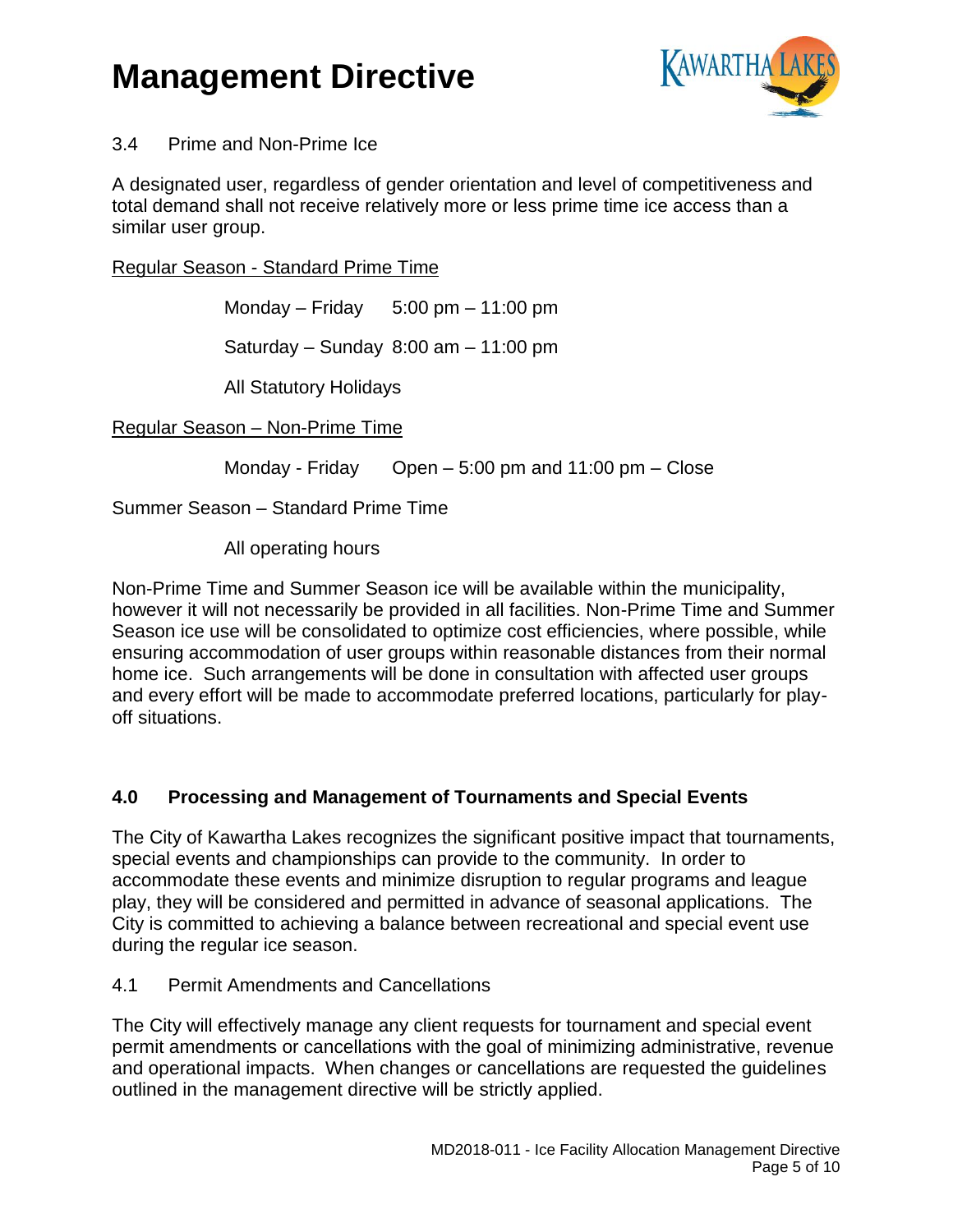

### **5.0 Processing and Management of Ice Applications and Contracts**

The City has the right to control all ice distribution and use at municipally owned facilities for the duration of the ice contract. Controls must be in place to minimize the negative impacts that unused, returned, amended and cancelled ice can have on the City and its users. As such the City will apply all guidelines outlined in this management directive to reasonably and responsibly manage unused ice or changing ice needs once permits have been issued. Groups shall be denied access to the ice until they have signed and dated their contract for said ice. February and March ice time may be manipulated to accommodate playoff schedules. These decisions are at the discretion of the Division in consultation with user groups.

#### 5.1 Ice Request Process

The following table outlines the ice request and allocation process for the regular and summer seasons.

| Parks and Recreation Ice Request/Allocation Schedule |                    |                                             |                  |  |  |  |
|------------------------------------------------------|--------------------|---------------------------------------------|------------------|--|--|--|
| Season                                               | <b>Fall/Winter</b> | Spring/Summer                               | 2022 Fall/Winter |  |  |  |
| <b>Request Form Available</b><br>Online              | First week of May  | First week of December                      | <b>May 25</b>    |  |  |  |
| <b>Request Form</b><br><b>Submission Deadline</b>    | First week of June | First week of January                       | June 15          |  |  |  |
| Contracts Returned to<br>User Groups                 | Last week of June  | Second week of January                      | July 5           |  |  |  |
| <b>Signed Contracts</b><br>Submitted to FBO          | Third week of July | Fourth week of January                      | July 26          |  |  |  |
| Ice Availability Shown<br>Online                     |                    | First week of August First week of February | August 2         |  |  |  |

Only Designated Minor Groups, Seasonal User Groups and organizations hosting a special event (camps) are required to submit the Ice Request Form prior to the identified deadline. The Ice Request Form must be completed and submitted online through the municipal website. Staff will allocate ice according to the principles outlined in this Management Directive. Available ice time after the initial allocation will be posted online for remaining user groups to book.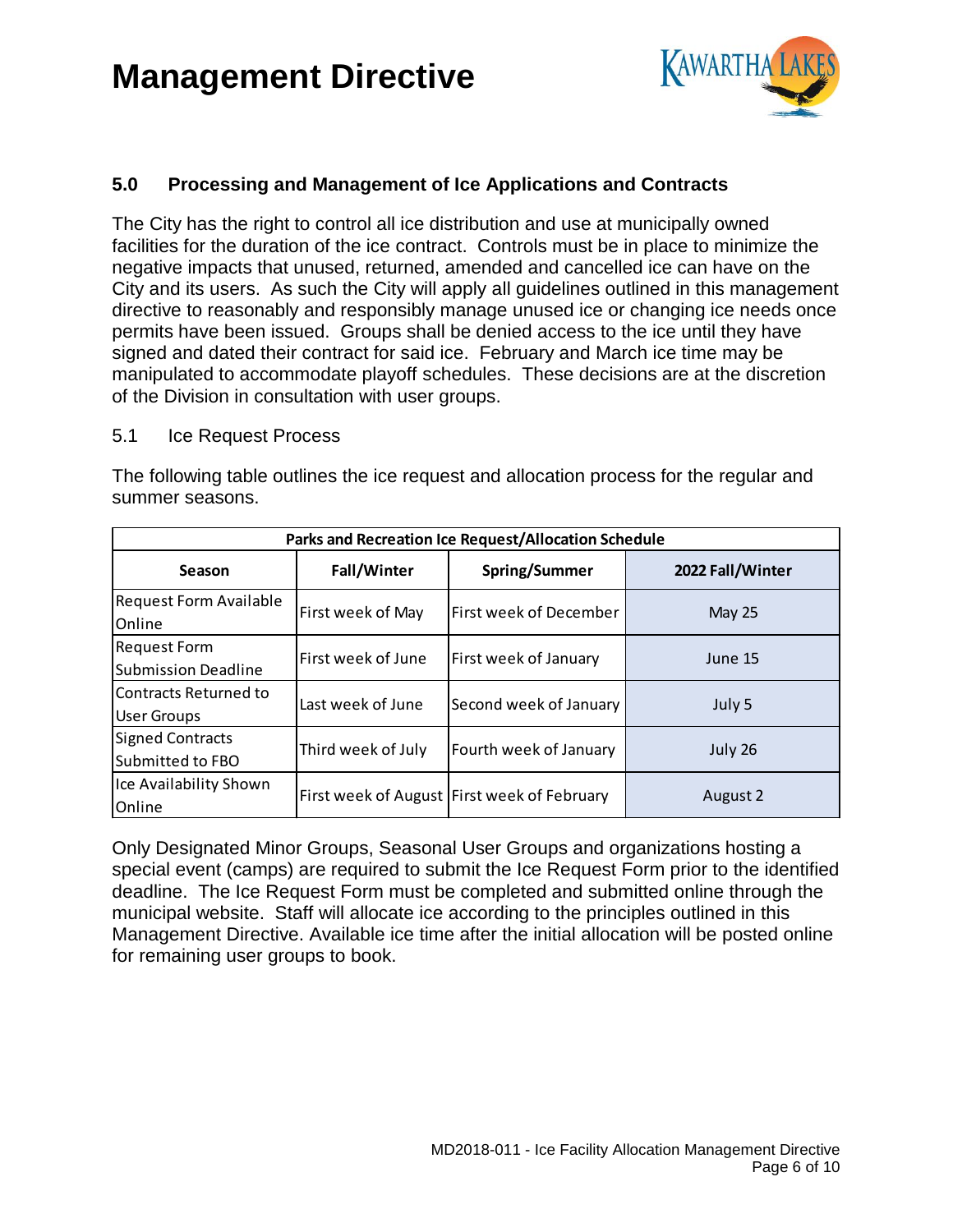

In order to coordinate an effective and efficient allocation process, and to provide appropriate time slots and opportunities for all ice users, it is important that groups request the most accurate total number of hours needed per season. Tentative contracts are created in line with each user group's overall need for ice time. Variation from the tentative contract, based on the original request, will be subject to an administration fee of 15% of the total change, if the total number of hours needed is less than originally requested.

5.2 Permit Amendments – Returned Ice (Temporary)

Due to unforeseen circumstances, some designated users may not generate the registrations required to utilize ice time originally requested, leaving them with a temporary oversupply of hours. The FBO will "loan" out hours not required for the remainder of the season. The hours will then revert back to the original user in the next ice season. This "loan" process cannot be repeated for a second season.

Time turned back in must be in the same ratio as booked (i.e. a proportionate number of prime and non-prime time ice, weekday and weekend ice). The City reserves the right to accept only hours that hold the greatest potential for rebooking.

Administration charges for permit amendments will be applied based on the structure outlined in this Management Directive.

5.3 Added Ice (Temporary or Permanent)

All ice hours added to an existing contract will be final on the date issued and accepted. No further changes will be considered.

5.4 Transferred Ice/Ice Trades/Sub-Leased Ice

The City of Kawartha Lakes is the sole permit authority for all ice times. The City must be aware of and be able to control the intended use of all ice permitted within its facilities at all times. The practice of occasionally transferring ice, trading ice or subleasing ice between contract holders is strictly prohibited and may lead to the cancellation of a season permit and future ice allocation reductions.

It is recognized that last minute changes to the intended use of the ice may occur under rare, infrequent and unforeseen circumstances; however the FBO must be notified by the permit holder, even after the occurrence.

#### 5.5 Permit Cancellations

To allow for league scheduling and unforeseen amendments, all Designated Minor and Seasonal User Groups will be able to request one (1) amendment to their confirmed permit prior to October  $1<sup>st</sup>$  without the administration charge being applied. The request requires a minimum of 30 days notice. An eligible amendment applies to a consistent, consecutive, single day change.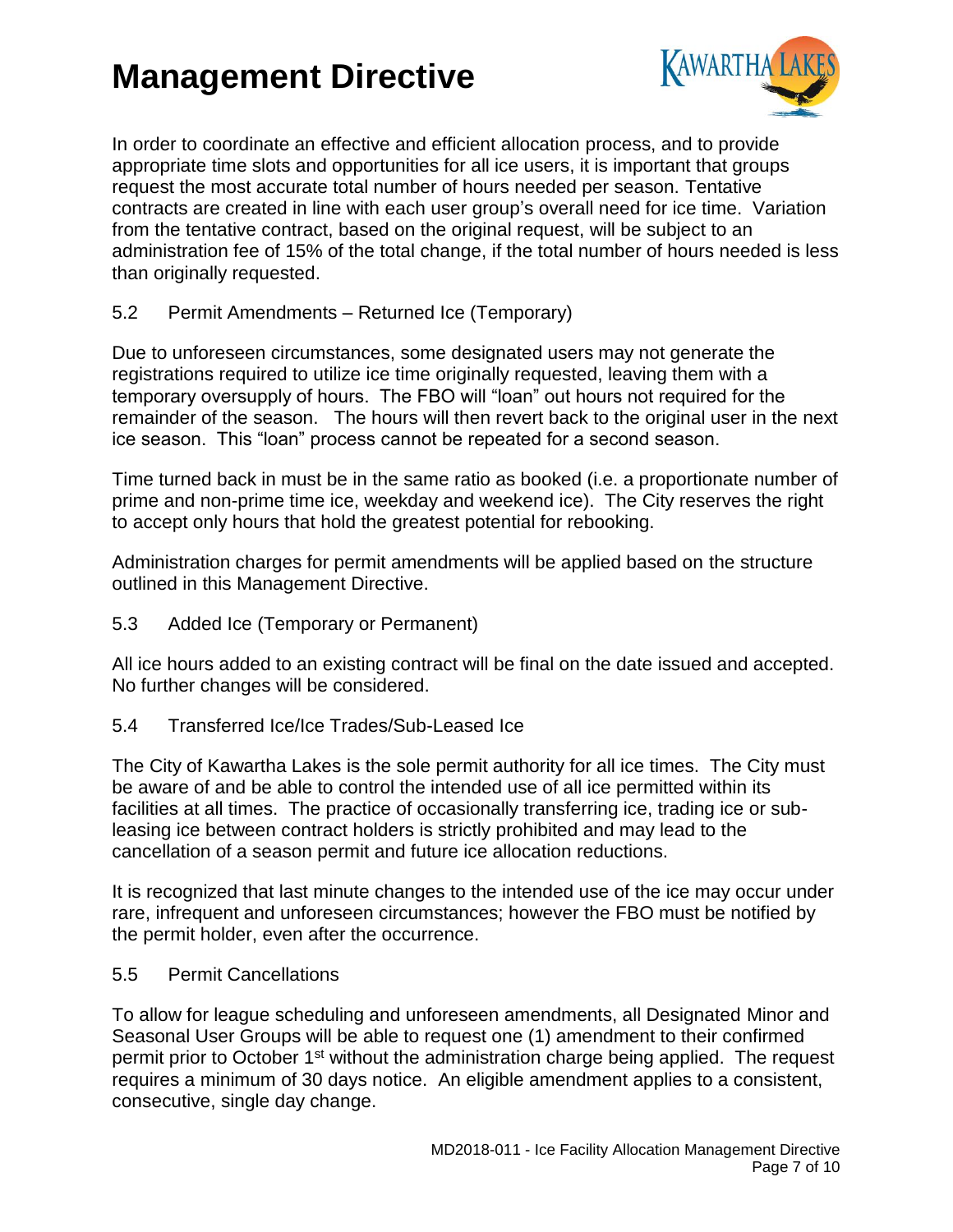

Returned ice will be charged an administration fee based on the table below. This structure will be in place immediately following the respective permit being approved.

| Cancellation 30 days or more in              | An administration fee of 15%, of the standard ice fee, |
|----------------------------------------------|--------------------------------------------------------|
| advance                                      | will be applied for each hour of ice cancelled.        |
| Cancellation less than 30 days               | An administrative fee of 30%, of the standard ice fee, |
| and up to 14 days in advance                 | will be applied for each hour of ice cancelled.        |
| Cancellation less than 14 days<br>in advance | Full payment of ice will be charged.                   |

### 5.6 Permit Cancellations by the City of Kawartha Lakes

The City reserves the right to reasonably postpone, reschedule or cancel any permitted activity due to justified circumstances. The City reserves the right to cancel a contract or portion of the contract without notice should there be a breach of the conditions or regulations or should the City be of the opinion that the facilities are not being used for the purpose contained in the application.

Where postponement or rescheduling cannot be mutually coordinated, the contract holder affected will receive a full refund/credit for the time owing.

#### 5.7 Unused Ice

User groups are not permitted to book ice that will go unused except for the purpose of ensuring that sufficient ice time is available, as a contingency, to prevent a curfew situation for tournaments or league games. Unused ice (no shows) reflects badly on the contract holder and on the City's administration of ice and is not acceptable. The guidelines in this management directive for managing unused ice will be strictly applied.

#### 5.8 Inclement Weather

In the event the local police service or municipal senior administration deems the roads unsafe for travel, the permit holder has the right to reschedule the ice with no fee. Communication regarding the cancellation due to weather must be sent to the FBO prior to the scheduled ice time.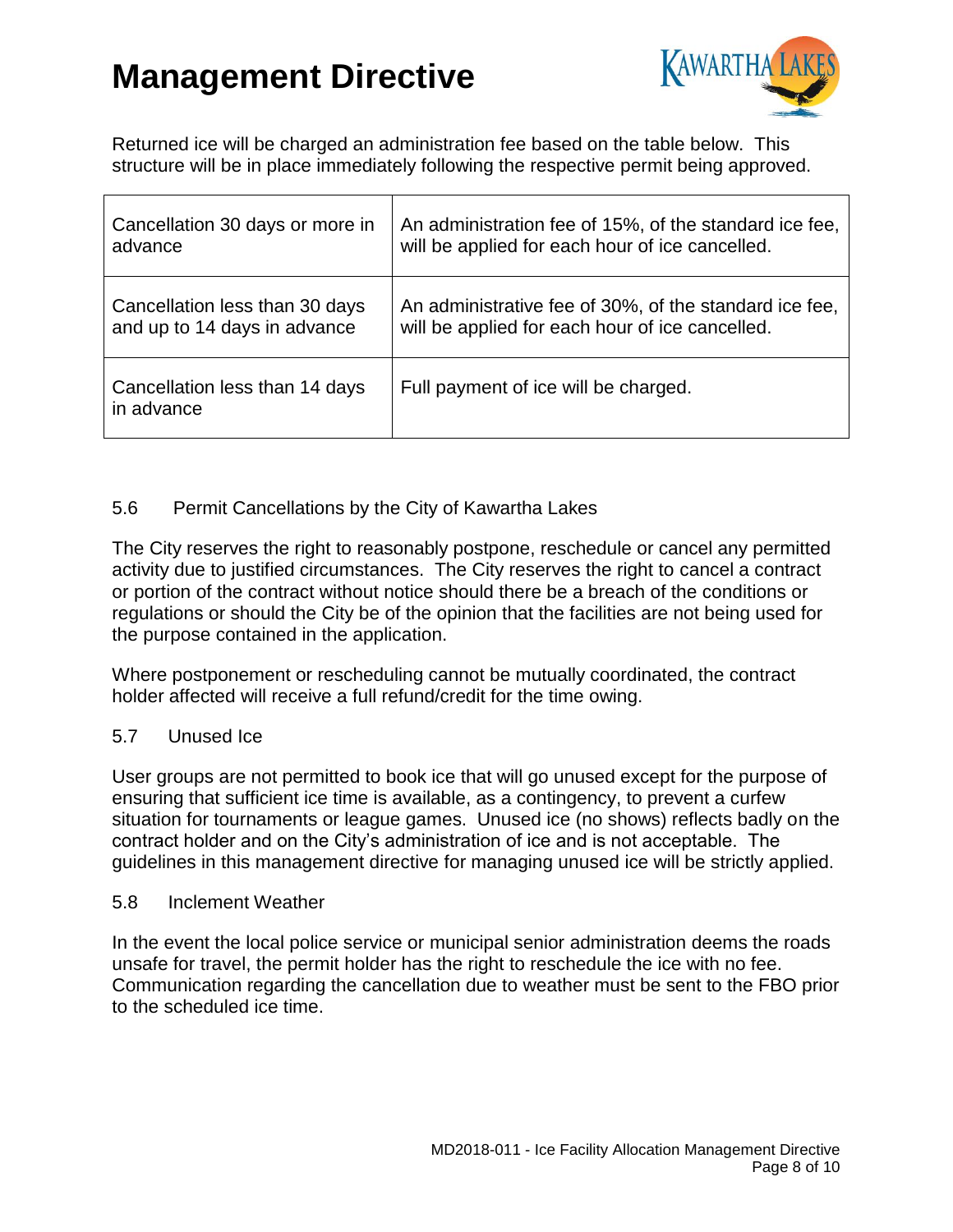

### **6.0 General Ice Management**

#### 6.1 Ice Use and Ice Flood Schedules

In order to maintain the efficient scheduling of maintenance staff, ice floods and to ensure the accurate communication of pad and room assignments to participants, the City requires that all user groups supply ice use schedules and flood requests to the Area Supervisor by the date determined on a seasonal basis. Failure to comply could result in the cancellation of all or some of the permit contract for the remainder of the ice season.

The City reserves the right to accept or modify ice flood requests to ensure the achievement of operational efficiencies.

The City of Kawartha Lakes has adopted the following one hour block of ice time definition:

A one (1) hour block of ice time shall be defined as fifty (50) minutes of ice time play. The remaining ten (10) minutes shall be utilized by facility operations staff for ice maintenance purposes.

Where there exists only one ice pad within a facility, all rentals shall commence on the hour mark, with the flood occurring at the end of each hour.

Where there are two ice pads within the same facility complex:

- All rentals on Pad 1 shall commence on the hour and half-hour (1/2) mark
- All rentals on Pad 2 shall commence on the quarter (1/4) and threequarter (3/4) hour mark to allow appropriate time for ice maintenance
- The flood for either pad will occur at the beginning of each hour.

#### 6.2 Curfewed Ice

The City reserves the right to curfew any games, including tournament games, to maintain the schedule submitted and will consider the cancellation of any or all permits if the user does not cooperate. It is the responsibility of the user groups to inform the FBO of any special requirements regarding curfews at the time the schedules are submitted.

#### 6.3 Program or Leisure Skate Ice

The City of Kawartha Lakes reserves the right to exclusively offer programs and leisure skate services at its arenas for the benefit of the general public.